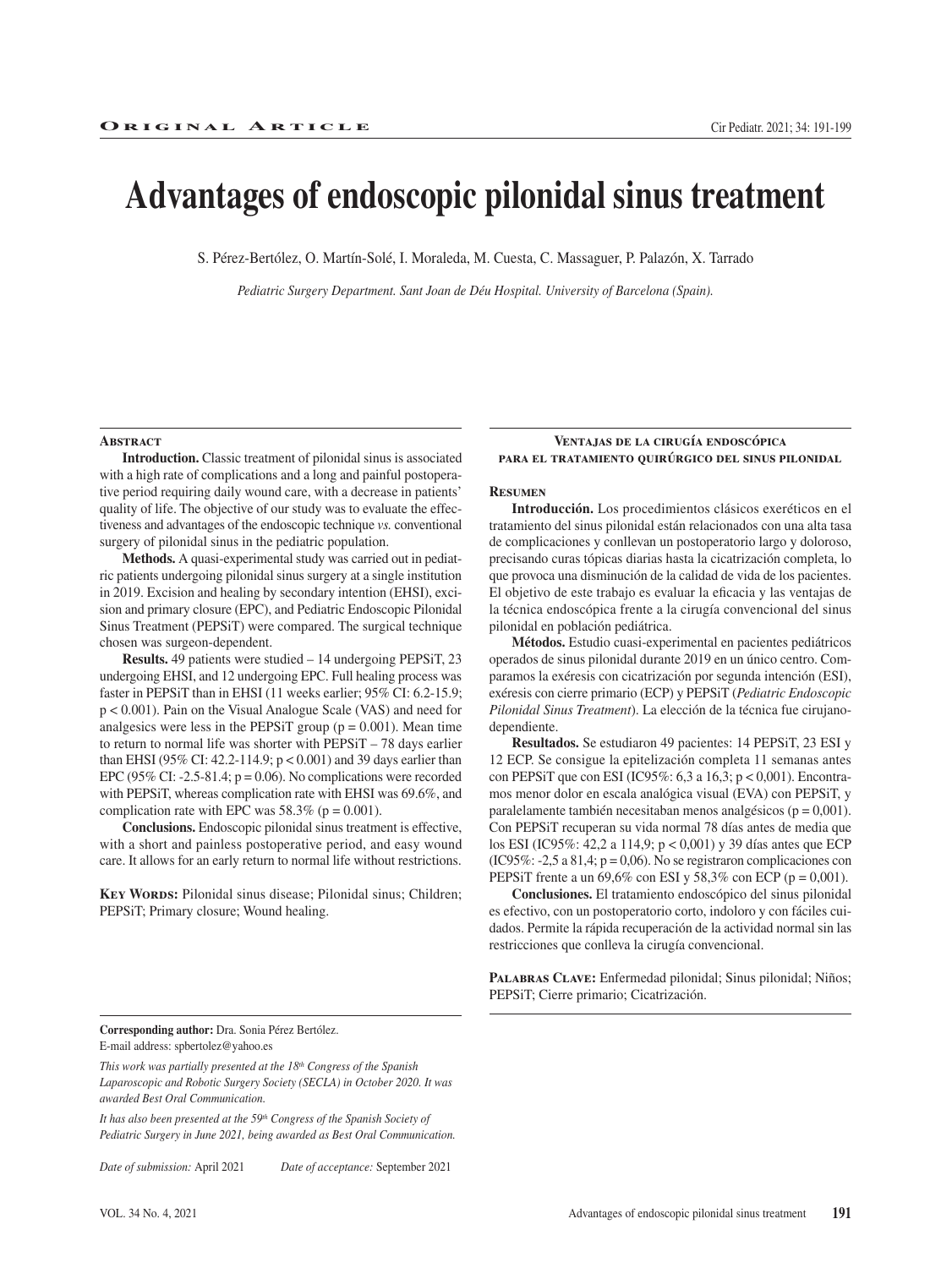

## **INTRODUCTION**

Pilonidal disease is an acute or chronic inflammatory condition of the subcutaneous fatty tissue located at the sacrococcygeal region. It occurs in adolescents and young adults primarily, and it is more frequent in male patients(1,2). Risk factors include obesity, hirsutism, local trauma, family history, and sedentariness, but the main predisposing factor is the presence of hair at the intergluteal cleft $(3,4)$ .

Today, pilonidal disease is considered as an acquired entity. It is caused by an inflammatory reaction as a response to subcutaneous hair follicle and detritus retention at the intergluteal cleft, which sparks off the characteristic foreign body reaction. Pilonidal sinus patients are prone to recurrent infection and local pain<sup>(3,5)</sup>.

Pilonidal sinus treatment is surgical. Various surgical techniques have been described, but there is no consensus as to which of them is the gold standard $(6)$ . Generally speaking, in surgery, the choice of the technique depends on the surgeon's experience and perception in terms of healing times and recurrence rates<sup>(7)</sup>.

En-bloc excision and healing by secondary intention (EHSI) and excision and primary closure (EPC) are the surgical procedures most widely used for pilonidal disease treatment(8). EHSI involves a large surgical wound –which requires multiple visits to the primary care center for wound care purposes–, it is painful, and it is a limiting factor for certain daily activities, thus reducing quality of life(9). EPC may be performed either with a direct midline or lateralized suture, or using flap techniques<sup> $(10)$ </sup>. Classic excision procedures are associated with a high rate of complications such as surgical wound infection, bleeding, and partial or full dehiscence<sup>(1,6,11)</sup>.

Minimally invasive techniques such as hair removal, curettage, phenol or fibrin injection, radiosurgery, laser therapy<sup>(12-18)</sup>, and most recently endoscopic surgery – which was first reported in adults by Meinero in 2014 (Endoscopic Pilonidal Sinus Treatment or EPSiT)(19), and in children by Espossito in 2018 (Pediatric Endoscopic Sinus Treatment or PEPSiT)<sup>(20)</sup> – have also been described.

Based on literature findings, PEPSiT could stand as an effective technique with fewer associated complications for the treatment of pilonidal sinus in pediatric patients from our environment. The objective of this study was to delve into this.

# **METHODS**

#### **Study population**

A prospective, non-randomized study of all pediatric patients  $(\leq 18$  years old) undergoing pilonidal sinus surgery at a single institution was carried out. Patient recruitment started in January 2019. The study was approved by the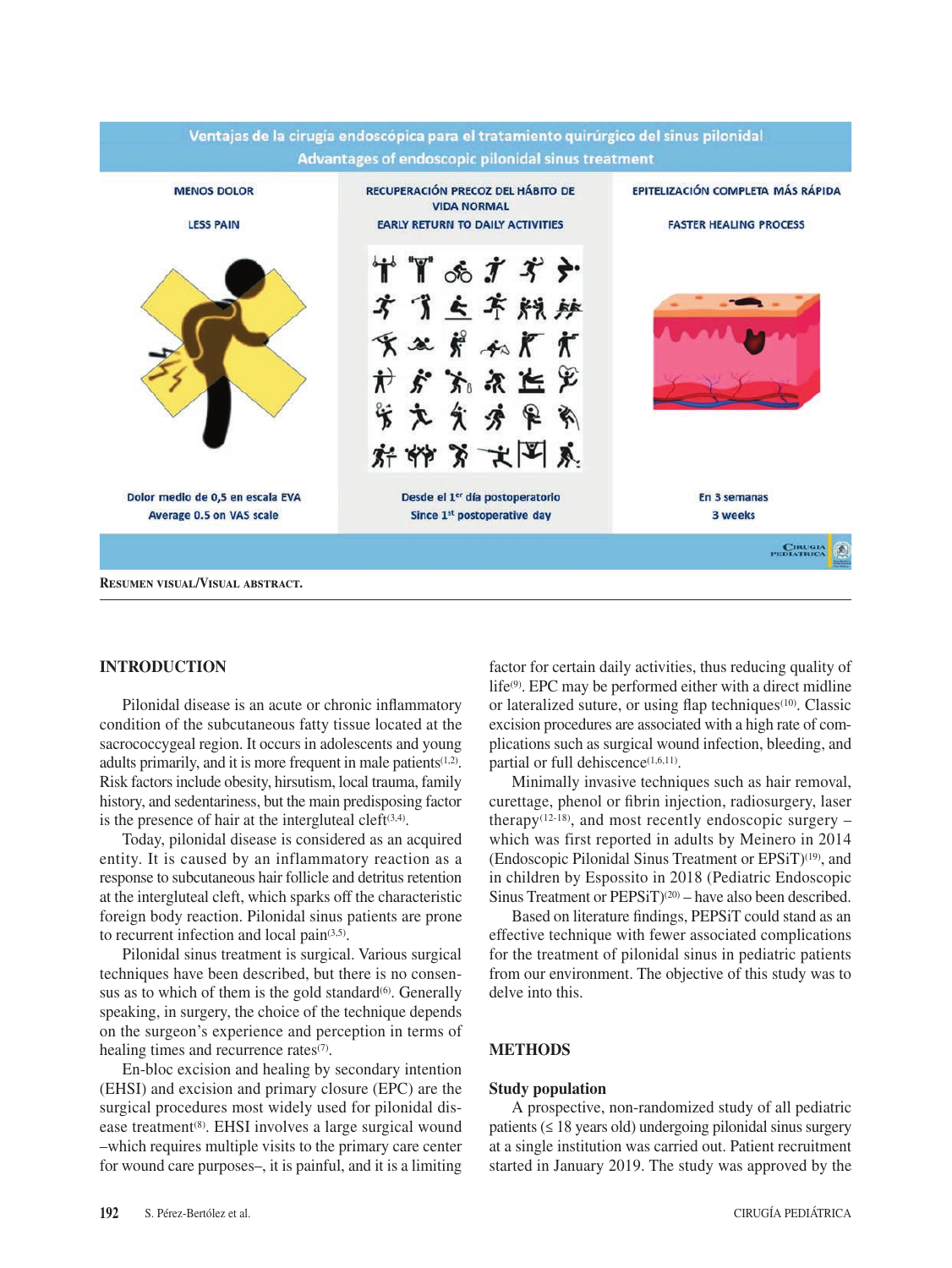clinical research ethics committee from our healthcare facility (PIC-179-20).

Three groups of patients were compared according to the surgical technique used – EHSI, EPC, or PEPSiT. The choice of the surgical technique was surgeon-dependent. Each type of procedure was conducted by the same group of surgeons during the study period.

Sex, age, weight, previous superinfection episodes, surgical technique used, pain on the Visual Analogue Scale (VAS), hospital stay, analgesic treatment duration, time to full healing, time to return to normal life, and complications –bleeding, infection, dehiscence, granuloma, and recurrence– were recorded in all patients.

The main objective of this study was to assess how long patients had to wait until they could return to normal life according to the surgical technique used.

The secondary objective was to evaluate time to full healing, risk of complications, postoperative pain on the VAS scale, analgesic treatment duration, and hospital stay for each surgical technique.

#### **Statistical analysis**

For sample size calculation purposes, in order to be able to show a difference –according to the technique used– of more than 30 days in time to return to normal life in the patients undergoing surgery, with a 90% power and a 5% alpha error, 44 patients had to be recruited. Considering a potential 10% follow-up loss, sample size was established at 49 patients.

For statistical analysis purposes, Fisher's exact test was used for the analysis of quantitative variables, and Kruskal-Wallis test was used for the analysis of continuous variables. In order to reduce bias, results were age- and weight-adjusted, with multiple linear regression for continuous outcome variables and multivariate logistic regression for binary outcome variables. For all statistical calculations, the Stata 14.2 software was used.

#### **Surgical procedure**

The procedure was carried out under general anesthesia, spinal anesthesia, or local anesthesia and sedation, according to patient characteristics and at the discretion of the anesthesiologist.

Patient position was the same regardless of the surgical technique used – prone position with external traction of both glutei in order to improve surgical field exposure.

#### *Excision surgery*

The procedure was initiated by instilling methylene blue through the fistulous tracts prior to incision. An en-bloc excision was performed by conducting an elliptical incision in the intergluteal midline including the cyst and all its fistulous tracts, with a healthy tissue margin. In some cases, excision had to be extended as a result of the presence of lateral projections of fistulous tracts or sec-



Figure 1. Instruments for PEPSiT. A) Fistuloscope; B) Forceps; C) Brush; D) Monopolar electrode.

ondary cavities, which were detected when methylene blue was visualized. The whole tissue involved was resected until the sacrococcygeal fascia was reached, and a careful hemostasis was carried out. In the case of EHSI, surgery ended here. In EPC, the subcutaneous cell tissue was closed in various planes in order to approach the wound surface and reduce both the dead space and the tension of the surgical wound borders. The deepest part was sutured to the sacrococcygeal fascia. The skin was sutured using monofilament interrupted stitches. The surgical specimen was submitted to the pathology department, which subsequently confirmed the lesion had been fully excised.

Patients undergoing excision surgery were advised to sleep in a prone position and avoid sitting on hard surfaces. In the case of EPC, at-home daily wound care was carried out with topical iodinated povidone. Patients undergoing EHSI were referred to their primary care center for topical wound care, which involved a certain variability in this respect.

## *Endoscopic surgery (PEPSiT)*

We will now describe in detail endoscopic pilonidal sinus surgery, which includes our own changes with respect to the technique described by Meinero and Espossito<sup>(19,20)</sup>.

The instruments used for PEPSiT are featured in figure 1. The fistuloscope (Karl Storz® GmbH - Tuttlingen, Germany) is 18 cm long and has a diameter of 3.3 x 4.7 mm. It consists of an 8° scope and an irrigation and working canal allowing instruments of up to 2.5 mm in diameter to be introduced. A handle may be used for ergonomics purposes, as per the surgeon's preference.

Following adequate asepsis and antisepsis, as well as operating field fitting, the procedure starts by dilating one of the fistulous tracts using a curved mosquito forceps until an adequate diameter is achieved for subsequent fis-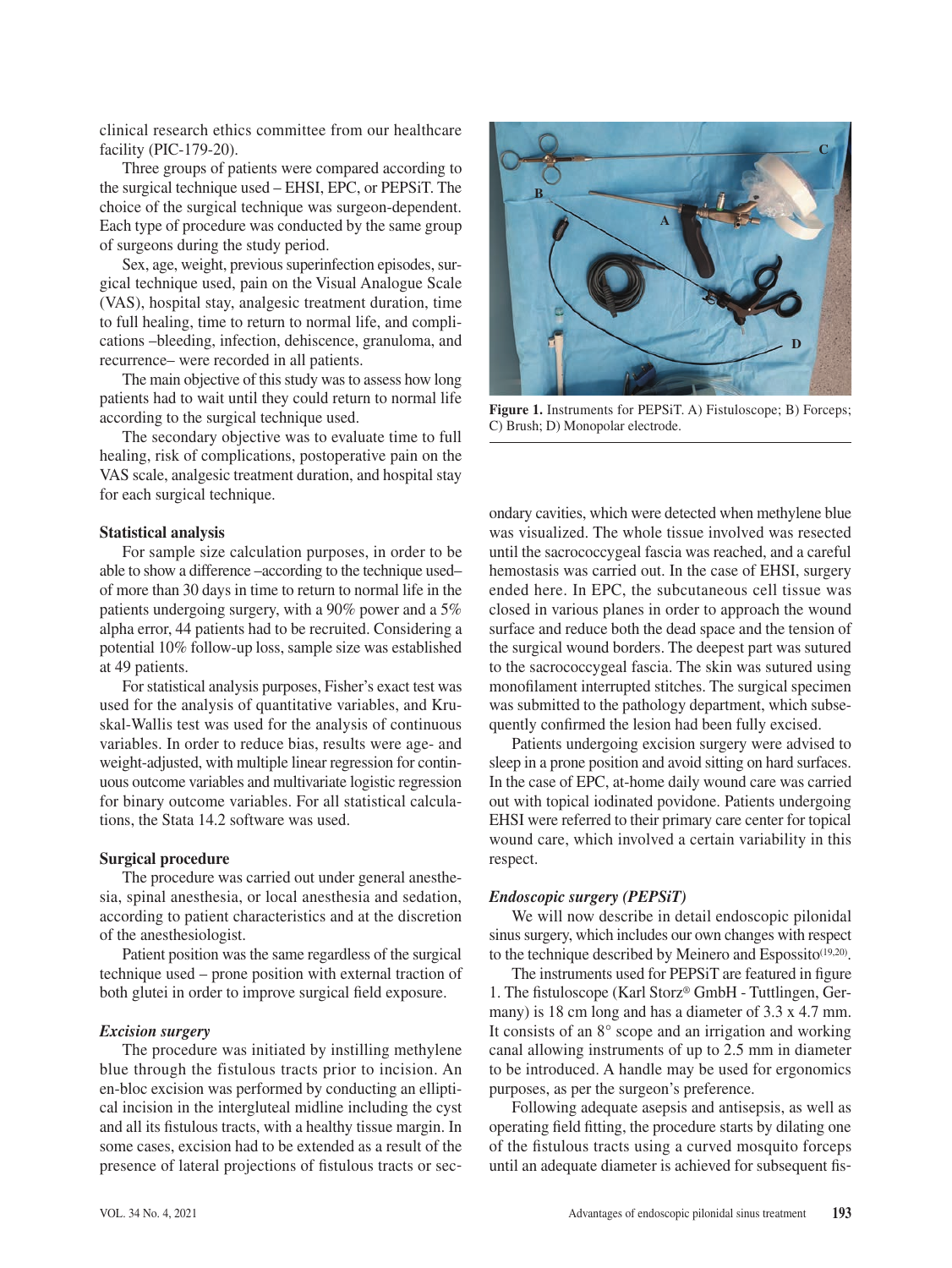

**Figure 2.** PEPSiT. A) Introduction of the fistuloscope through the dilated fistulous tract. B) Hair removal using the forceps under endoscopic vision. C) Electrofulguration using the monopolar electrode.

tuloscope introduction. Using the same mosquito forceps, the hairs inserted within the various fistulous tracts are removed.

The fistuloscope is advanced through the dilated fistula. The main pilonidal cavity, the potential secondary cavities, and the fistulous tracts are identified and examined. A constant flow of glycine or saline solution is applied in order to prevent collapse. The remaining hairs are removed using the fistuloscope's forceps under endoscopic vision. Electrofulguration of the pilonidal sinus and the fistulous tracts is then carried out using the monopolar electrode (Fig. 2). The brush can be used in some cases for mechanical abrasion purposes at fistulas and cyst walls in order to remove dead tissue. Last, the monopolar electrode is directly introduced from the cutaneous surface to complete fistulous tract cauterization.

Wound care involves applying a stream of iodinated povidone on the surgical wound, letting it penetrate through it. This is the same type of care that will be subsequently required at home, once a day, after patients have had their shower.

All patients will require daily wound care until full healing, which is defined as complete coverage of the denudated cutaneous surface.

Follow-up of the three groups of patients is carried out at Pediatric Surgery external consultations. Laser hair removal, both pre-surgery and post-surgery –once full healing has been achieved– is recommended to them all.

Return to normal life is defined as the lack of restrictions for patients to resume daily activity.

## **RESULTS**

49 patients underwent pilonidal sinus surgery at our institution from January to December 2019. 23 patients underwent EHSI, 12 patients underwent EPC, and 14 patients underwent PEPSiT. Mean age at surgery was 15.7 years ( $SD = 1.6$ ), with a median weight of 70 kg (range: 44-147). 79.6% of the patients had had an infection episode prior to pilonidal sinus. No statistically significant differences were found among groups in terms of age, weight, or

presence of previous superinfection. Table I features patient characteristics.

51% of the cases in our series were male  $(n = 25)$ . A tendency towards using EHSI was identified in boys  $(65.2\%)$ , whereas EPC  $(58.3\%)$  and PEPSiT  $(64.3\%)$  were more frequently used in girls.

Table II features postoperative variables according to the surgical technique used. Overall, older patients had more pain ( $p = 0.02$ ), and full healing process ( $p = 0.004$ ) and time to return to normal life  $(p = 0.02)$  were longer in heavier ones. Hospital stay was shorter with PEPSiT than with excision procedures. In the case of EPC, mean hospital stay more than doubled PEPSiT's (15 hours *vs.*  6 hours), and in the case of EHSI, it more than tripled it (21 hours *vs.* 6 hours), with significant differences among groups ( $p = 0.001$ ).

Patients had less pain on the VAS scale with PEPSiT. Value at the first postoperative visit, two weeks following surgery, was analyzed. When age-adjusting it, PEPSiT's pain score on the VAS scale was 6.4 points less than EHSI's (95% CI: 5.1-7.7; p < 0.001) and 6.1 points less than EPC's (95% CI: 4.61-7.61; p < 0.001), which meant analgesic requirement was less with PEPSiT than with EHSI  $(p = 0.005)$ . The fact 57.1% of PEPSiT group patients did not require any analgesic during the postoperative period was particularly remarkable.

Full healing was achieved 11 weeks earlier with PEP-SiT than with EHSI (95% CI: 6.3-16.3; p < 0.001), adjusted by age and weight. Final cosmetic result is featured in figure 3.

On average, PEPSiT patients returned to normal life 77 days earlier than EHSI patients (95% CI: 40-115; p < 0.001) and 38 days earlier than EPC patients (95% CI:  $-5-81$ ;  $p = 0.08$ ), adjusted by age and weight. In the PEPSiT group, 64.3% of the patients returned to normal life in the first 24 hours following surgery, and they were even able to do intense sport activities.

No complications were recorded with PEPSiT *vs.* a 69.6% complication rate with EHSI and a 58.3% complication rare with EPC ( $p < 0.001$ ). Complications are featured in table III. The most frequent complication in EPC was suture dehiscence (41.7%), and in EHSI, bleeding (26.1%),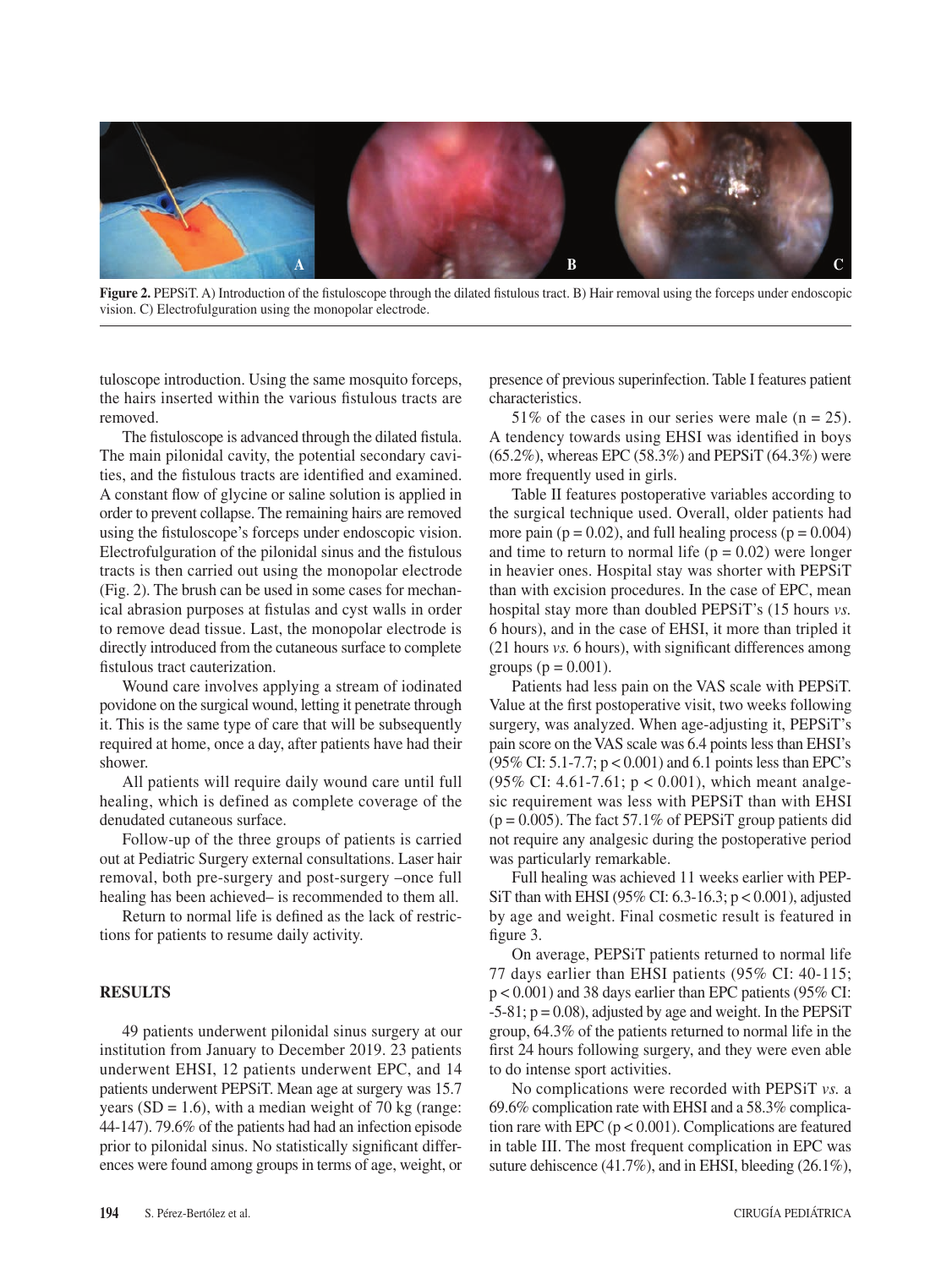#### **Table I. Patient characteristics.**

|                             | <b>EHSI</b><br>$(n = 23)$  | EPC<br>$(n = 12)$        | PEPSiT<br>$(n = 14)$       | <b>Total</b><br>$(n = 49)$ | <i>p</i> -value    |
|-----------------------------|----------------------------|--------------------------|----------------------------|----------------------------|--------------------|
| Age, years<br>Median (IQR)  | 15.86<br>$(15.01 - 17.23)$ | 16.17<br>$(14.57-16.71)$ | 15.35<br>$(13.73 - 16.56)$ | 15.77<br>$(14.72 - 16.73)$ | 0.402 <sup>1</sup> |
| Weight, kg                  | 70                         | 67.5                     | 63.5                       | 70                         | 0.7671             |
| Median (IQR)                | $(55-86)$                  | $(61-81.5)$              | $(56-80)$                  | $(58-82)$                  |                    |
| <b>Sex</b>                  |                            |                          |                            |                            |                    |
| • Female, $n(\%)$           | 8(34.8)                    | 7(58.3)                  | 9(64.3)                    | 24(49)                     | 0.212 <sup>2</sup> |
| • Male, $n(\%)$             | 15(65.2)                   | 5(41.7)                  | 5(35.7)                    | 25(51)                     |                    |
| Previous infection, $n$ (%) | 18 (78.3)                  | 10(83.3)                 | 11(78.6)                   | 39(79.6)                   | 1.000 <sup>2</sup> |
| Follow-up, months           | 17.3                       | 16                       | 12.4                       | 14.8                       | 0.32 <sup>1</sup>  |
| Median (IOR)                | $(13.2 - 19.9)$            | $(13.4 - 16.9)$          | $(11.4-13.4)$              | $(12.6 - 17.3)$            |                    |

*EHSI: en-bloc excision and healing by secondary intention; EPC: excision and primary closure; PEPSiT: pediatric endoscopic pilonidal sinus treatment; IQR: interquartile range.*

*1Kruskal-Wallis test.*

*2Fisher's exact test.*

which required revision under general anesthesia in one case. No recurrences were observed in any of the groups in the study period. Median follow-up was 14.8 months, without significant differences among the different groups  $(p = 0.32)$ .

## **DISCUSSION**

This study demonstrates that PEPSiT is an effective technique in pediatric and adolescent patients. It barely causes pain, recovery times are much shorter than in open techniques, and no recurrences have been noted after a median follow-up of 14.8 months.

Nowadays, EHSI and EPC are the surgical procedures most frequently used for pilonidal disease treatment<sup>(8)</sup>. This was also the case in our 2019 series, since 71% of the patients underwent excision techniques. However, this trend is now inverting, with the endoscopic technique being predominant in light of our preliminary results.

The literature shows that classic excision procedures are associated with a high rate of complications such as surgical wound infection, bleeding, and partial or total dehiscence(1,6,11). In our series, more than half of the patients undergoing classic surgery had complications – although morbidity was grade III or lower according to the Clavien-Dindo classification<sup>(21)</sup>.

Various studies show that time to full healing is longer with EHSI<sup>(8,19)</sup>, but it has a lower recurrence rate than EPC. EPC allows for faster healing and return to normal life than EHSI(5,22,23). However, surgical wound complications, recurrence rates, and costs are higher with  $EPC<sup>(24)</sup>$ . Performing an extended excision does not ensure there will be no recurrences. Many studies have demonstrated high recurrence rates. Allen-Mersh described a mean recurrence rate of 13% with EHSI and 15% with EPC after a one-year follow-up(7). Doll et al. found a 17% recurrence rate with EHSI, and a 30% recurrence rate with EPC<sup>(25)</sup>. Other studies reported similar recurrence rates with both techniques(26). Recurrence leads to re-intervention and patient frustration(27). In our series, no recurrences were observed, but this can be probably explained by the fact follow-up was short.

Based on pilonidal disease etiopathogenesis<sup>(3,5)</sup>, hair follicle eradication using laser hair removal can be a determining factor to prevent recurrences<sup>(9,17,20,28)</sup>. Therefore, laser hair removal is recommended to all our patients, regardless of the surgical technique used.

Nowadays, there is a general trend in surgery towards minimal invasion, and this is also the case with pilonidal sinus. Endoscopic pilonidal sinus surgery (endoscopic pilonidal sinus treatment or EPSiT) was first described by Meinero in 2014<sup>(19)</sup>, based on video-assisted anal fistula treatment (VAAFT) described by Meinero and Mori in  $2011^{(29)}$ .

In 2018, Espossito described the use of endoscopic pilonidal sinus surgery in the pediatric population. It was called PEPSiT (pediatric endoscopic pilonidal sinus treatment), with excellent results<sup>(20)</sup>. Since then, many studies both in children and adults have demonstrated multiple advantages of the endoscopic technique as compared to open surgery techniques. Direct vision allows the surgeon to visualize all fistulous tracts and secondary cavities, thus allowing all hairs and hair follicles to be seen and removed, the whole tissue to be cauterized, and the dead and necrotic remnants to be taken out. This procedure is associated with very low pain levels, without the need for long and painful wound care, which allows for an early healing process. The cosmetic result is excellent, as well as patient satisfaction, with little impact on quality of life, since patients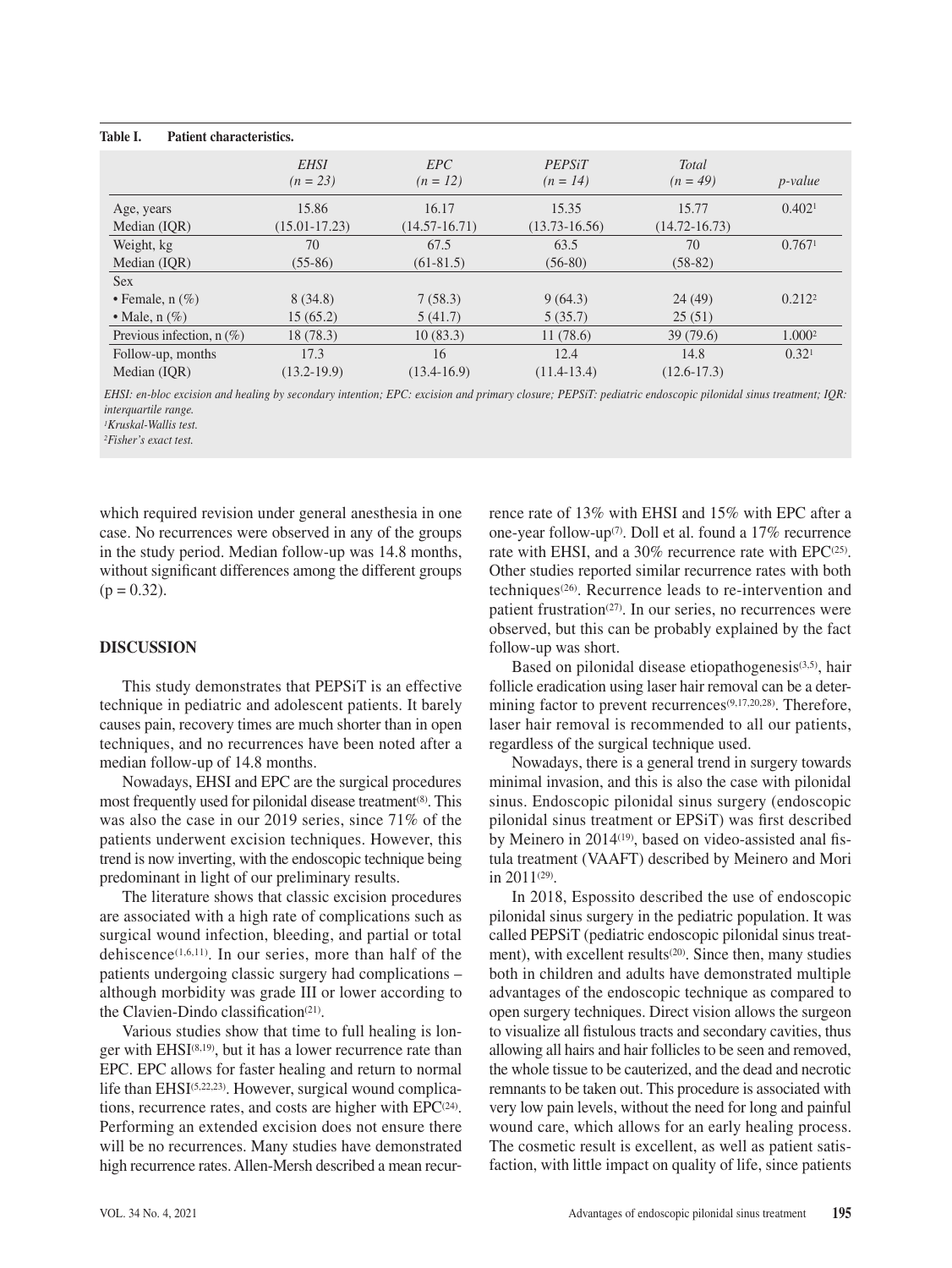|                                                                                                        | Complications                      | (logistic regression)<br>Multivariate | $p$ -value<br>$(95\%$ CI)<br>$\Im$                      |                       | $0.003*$               | 408.7)<br>37.7<br>(3.5- | $0.013*$<br>23.1         | 275.7)<br>$(1.9 -$ | $\operatorname{Ref}$  |             | $0.89$<br>$(0.54 -$ | 1.49)  |                      | $\frac{18}{1.10}$           | EHSI: en-bloc excision and healing by secondary intention; EPC: excision and primary closure; PEPSiT: pediatric endoscopic pilonidal sinus treatment; Diff means: difference of means; OR: odds ratio; VAS: |                                                                                                                    |                                   |
|--------------------------------------------------------------------------------------------------------|------------------------------------|---------------------------------------|---------------------------------------------------------|-----------------------|------------------------|-------------------------|--------------------------|--------------------|-----------------------|-------------|---------------------|--------|----------------------|-----------------------------|-------------------------------------------------------------------------------------------------------------------------------------------------------------------------------------------------------------|--------------------------------------------------------------------------------------------------------------------|-----------------------------------|
|                                                                                                        |                                    | Univariate                            | $p$ -value <sup>2</sup>                                 |                       | $0.001\ensuremath{^*}$ |                         |                          |                    |                       |             |                     |        |                      |                             |                                                                                                                                                                                                             |                                                                                                                    |                                   |
|                                                                                                        |                                    |                                       | $n\left(\mathcal{K}\right)$                             |                       | $\frac{1}{2}$          | (69.6)                  | $\overline{a}$           | (58.3)             | $0\, (0)$             |             |                     |        |                      |                             |                                                                                                                                                                                                             |                                                                                                                    |                                   |
|                                                                                                        |                                    | (linear regression)<br>Multivariate   | $p$ -value                                              |                       | $0.001\,^*$            |                         | 0.30                     |                    | Ref                   | 0.59        |                     |        | $0.004*$             |                             |                                                                                                                                                                                                             |                                                                                                                    |                                   |
|                                                                                                        | Time to full healing (weeks)       |                                       | $(95\% \text{ CI})$<br>means<br>$\mathit{Diff}$         |                       | $113\,$                | 16.3)<br>$(6.3 -$       | $3.0\,$                  | $(-2.8 -$<br>8.7)  | Ref                   | $\div$      | $(-1.8 -$           | $1.0)$ | 0.2                  | $(0.1 - 0.3)$               |                                                                                                                                                                                                             |                                                                                                                    |                                   |
|                                                                                                        |                                    |                                       | $p$ -value <sup>1</sup>                                 |                       | $0.008\%$              |                         |                          |                    |                       |             |                     |        |                      |                             |                                                                                                                                                                                                             |                                                                                                                    |                                   |
|                                                                                                        |                                    | Univariate                            | Mean<br>$\left( \text{SD} \right)$                      |                       | 14.9                   | (10.5)                  | 61                       | (4.6)              | (0.8)<br>3.1          |             |                     |        |                      |                             |                                                                                                                                                                                                             |                                                                                                                    |                                   |
|                                                                                                        |                                    |                                       | $p$ -value                                              |                       | 0.001                  |                         | 0.08                     |                    | Ref                   | 0.74        |                     |        | 0.02                 |                             |                                                                                                                                                                                                             |                                                                                                                    |                                   |
|                                                                                                        | Time to normal life (days)         | (linear regression)<br>Multivariate   | $(95\% \text{ CI})$<br>means<br>$\mathit{Diff}$         |                       | 77.3                   | 114.8)<br>$(39.7 -$     | $38.0$<br>(-5.3-         | 81.3)              | Ref                   | $\Box$      | $(-8.7 -$           | 12.3)  |                      | $(0.2 - 1.8)$               |                                                                                                                                                                                                             |                                                                                                                    |                                   |
|                                                                                                        |                                    |                                       | $p$ -value <sup>1</sup>                                 |                       | $0.001\,^*$            |                         |                          |                    |                       |             |                     |        |                      |                             |                                                                                                                                                                                                             |                                                                                                                    |                                   |
| Analgesic treatment duration (days)                                                                    |                                    | Univariate                            | Mean<br>$\left( \text{SD} \right)$                      |                       | 85.9                   | (77.3)                  |                          | $43.6$<br>$(36.5)$ | $1.8$<br>(2.5)        |             |                     |        |                      |                             |                                                                                                                                                                                                             |                                                                                                                    |                                   |
|                                                                                                        |                                    |                                       | $p$ -value                                              |                       | $0.005$                |                         | 0.212                    |                    | Ref                   | 0.57        |                     |        | $0.68\,$             |                             |                                                                                                                                                                                                             |                                                                                                                    |                                   |
|                                                                                                        |                                    | (linear regression)<br>Multivariate   | $(95\% \ CI)$<br>means<br>$\mathit{Diff}$               |                       | 16.5                   | $(5.3 -$<br>27.7)       | $\overline{\phantom{0}}$ | $(-4.8 -$<br>21.1) | Ref                   | $-0.89$     | $(-4.0 -$           | 2.3)   | $-0.05$<br>$(-0.3 -$ | $0.2)$                      |                                                                                                                                                                                                             |                                                                                                                    |                                   |
|                                                                                                        |                                    | Univariate                            | $p$ -value <sup>1</sup>                                 |                       | $0.001*$               |                         |                          |                    |                       |             |                     |        |                      |                             |                                                                                                                                                                                                             |                                                                                                                    |                                   |
|                                                                                                        |                                    |                                       | Mean<br>$\left( \text{SD} \right)$                      |                       | $16.8\,$               | (2.5)                   |                          | $6.6$<br>$(5.0)$   | $1.4$<br>(1.6)        |             |                     |        |                      |                             |                                                                                                                                                                                                             |                                                                                                                    |                                   |
|                                                                                                        |                                    |                                       |                                                         |                       | $0.001\mathrm{*}$      |                         | $0.001*$                 |                    | Ref                   | $0.02*$     |                     |        | $0.80\,$             |                             |                                                                                                                                                                                                             |                                                                                                                    |                                   |
|                                                                                                        | Pain according to VAS scale (0-10) | (linear regression)<br>Multivariate   | $(95\% \text{ CI})$ p-value<br>means<br>$\mathit{Diff}$ |                       | 6.4                    | $(5.1 - 7.7)$           | 61                       | $(4.6 - 7.6)$      | Ref                   | 0.44        | $(0.07 -$           | 0.81)  | $-0.004$             | $(-0.03 -$<br>$0.03)$       |                                                                                                                                                                                                             |                                                                                                                    |                                   |
|                                                                                                        |                                    | Univariate                            | $p$ -value <sup>l</sup>                                 |                       | 0.001                  |                         |                          |                    |                       |             |                     |        |                      |                             |                                                                                                                                                                                                             |                                                                                                                    |                                   |
| Univariate and multivariate analysis of the result variables according to the surgical technique used. |                                    |                                       | Mean<br>$\left( \text{SD} \right)$                      |                       |                        | $7.3$<br>(2.4)          | $7\,(2.0)$               |                    | (0.8)<br>6.5          |             |                     |        |                      |                             |                                                                                                                                                                                                             |                                                                                                                    |                                   |
|                                                                                                        |                                    | (linear regression)<br>Multivariate   | $p$ -value                                              |                       | $0.001\mathrm{*}$      |                         | $0.001\ensuremath{^*}$   |                    | Ref                   | 0.36        |                     |        | $0.44*$              |                             |                                                                                                                                                                                                             |                                                                                                                    |                                   |
|                                                                                                        | Hospital stay (hours)              |                                       | $(95\%$ CI)<br>means<br>$\mathit{Diff}$                 |                       | 15.5                   | $(10.8 -$<br>20.3)      | $10.0\,$                 | 15.4)<br>$(4.5 -$  | Ref                   | $-0.61$     | $(-1.9 -$           | $0.7)$ | $0.04\,$             | $(-0.1 -$<br>(1)            |                                                                                                                                                                                                             |                                                                                                                    |                                   |
|                                                                                                        |                                    | Univariate                            | $p$ -value <sup>l</sup>                                 |                       | $0.001\ensuremath{^*}$ |                         |                          |                    |                       |             |                     |        |                      |                             |                                                                                                                                                                                                             |                                                                                                                    |                                   |
| Table II.                                                                                              |                                    |                                       | Mean<br>(SD)                                            |                       | 21.3                   | (7.0)                   | 15.6                     | (6.9)              | (6.0)<br>61           |             |                     |        |                      |                             |                                                                                                                                                                                                             |                                                                                                                    |                                   |
|                                                                                                        | Variable                           | analysis<br>Type of                   |                                                         | technique<br>Surgical | ·EHSI                  | $(n = 23)$              | $\cdot$ EPC              | $(n = 12)$         | ·PEPSIT<br>$(n = 14)$ | Age (years) |                     |        | Weight               | $\left( \mathcal{G}\right)$ |                                                                                                                                                                                                             | visual analogue scale; Ref: reference group; 95% Cl: 95% confidence interval.<br><sup>1</sup> Kruskal-Wallis test. | <sup>2</sup> Fisher's exact test. |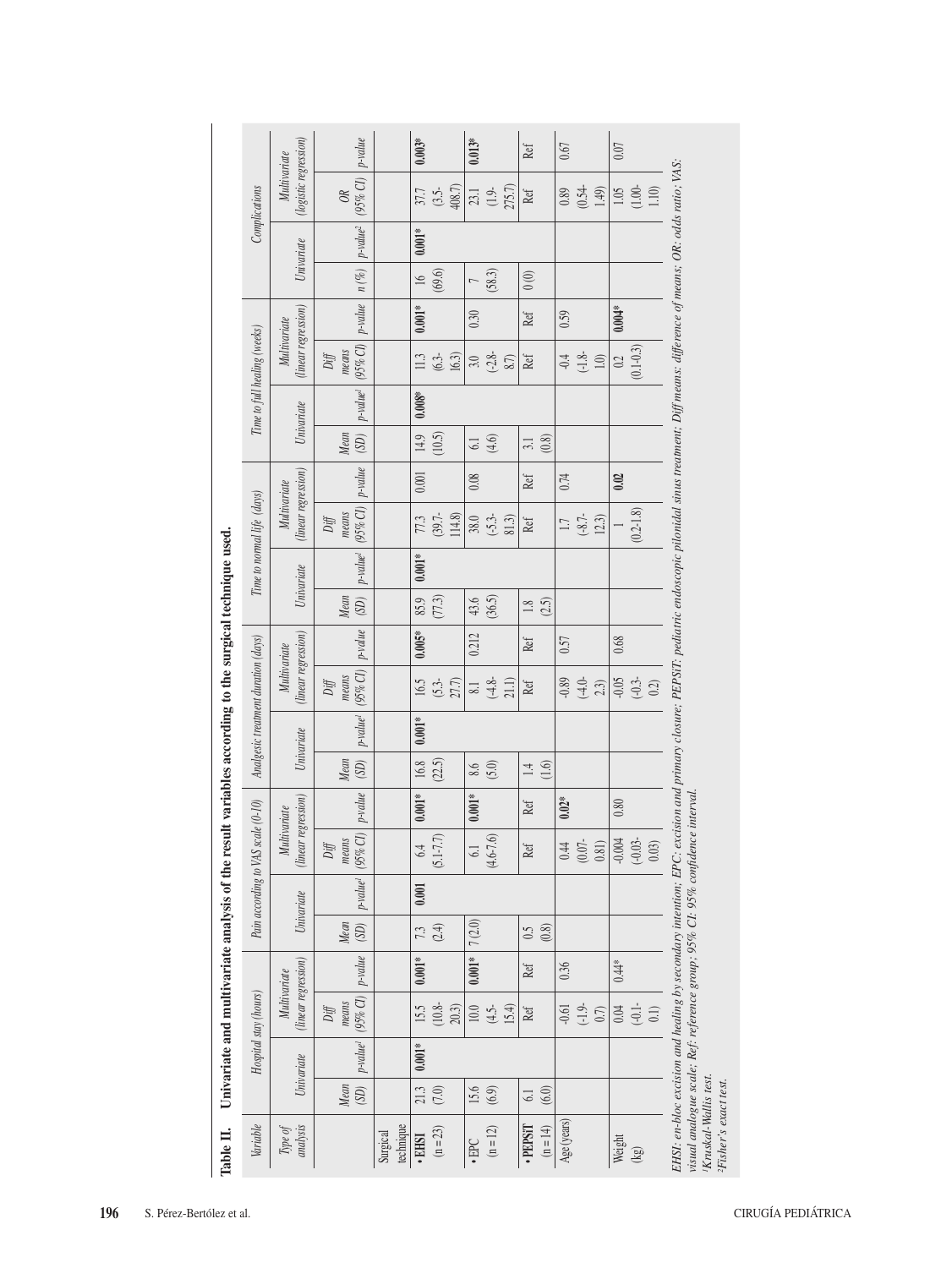

**Figure 3.** Appearance prior to surgery (A, B), in the immediate postoperative period (C, D), and one month following surgery (E, F) in two different patients – patient 1 (A, C, E) and patient 2 (B, D, F).

#### **Table III. Complications.**

|                                 | $EHSI$ (n = 23) | $EPC (n = 12)$ | $PEPSiT(n = 14)$ | Total $(n = 49)$ | $p$ -value |
|---------------------------------|-----------------|----------------|------------------|------------------|------------|
| Infection, $n$ (%)              | 1(4,34)         | 0(0)           | 0(0)             | 1(2)             | 1,00       |
| Dehiscence, $n$ (%)             | 2(8,7)          | 5(41,7)        | 0(0)             | 7(14,3)          | $0,008*$   |
| Bleeding, $n$ (%)               | 6(26,1)         | 0(0)           | 0(0)             | 6(12,2)          | $0,028*$   |
| Granuloma, $n$ (%)              | 5(21,7)         | 0(0)           | 0(0)             | 5(10,2)          | 0,07       |
| Infection + dehiscence, $n$ (%) | 1(4,3)          | 2(16,7)        | 0(0)             | 3(6,1)           | 0,224      |
| Bleeding + infection, $n$ (%)   | 1(4,3)          | 0(0)           | 0(0)             | 1(2)             | 1,00       |

*EHSI: en-bloc excision and healing by secondary intention; EPC: excision and primary closure; PEPSiT: Pediatric Endoscopic Pilonidal Sinus Treatment. Variables compared with Fisher's exact test.*

*\*p < 0,05.*

can return to normal activity in a short period of time. In addition, this procedure requires no hospital stay, and it can be performed as a major outpatient surgery. EPSiT or PEPSiT are therefore associated with shorter and less painful postoperative periods, and also with a better prognosis than conventional open surgery(8,11,20,30-34). This is consistent with our study results, where patients undergoing PEPSiT returned to normal life in the first postoperative day *vs.* day 44 for EPC and day 86 for EHSI.

In our PEPSiT series, no complications were recorded, but long-term follow-up is required. Studies with longer follow-up periods have reported recurrence rates with the endoscopic technique ranging from 1.6% to 8%, with recurrence rates after one year of follow-up of approximately 5%(6,8,11,20,30,34,35). Recurrence rates are lower in those groups that routinely use laser hair removal pre- and post-surgery(20).

This study has certain limitations. To start with, it is an initial experience at a single institution. The series consists of few patients, with a follow-up time of 1-2 years. The fact each technique was used by different surgeons may be a potential bias, since technique choice was surgeon-dependent. However, the study also has strengths. In spite of having few patients, the results are much better in the PEPSiT group than in the others, which allows differences to be demonstrated. Even though these were our first PEPSiT procedures –the learning curve is to be considered–, the results are very good. Last, even if follow-up time was not very long, the initial benefit of PEPSiT seems obvious.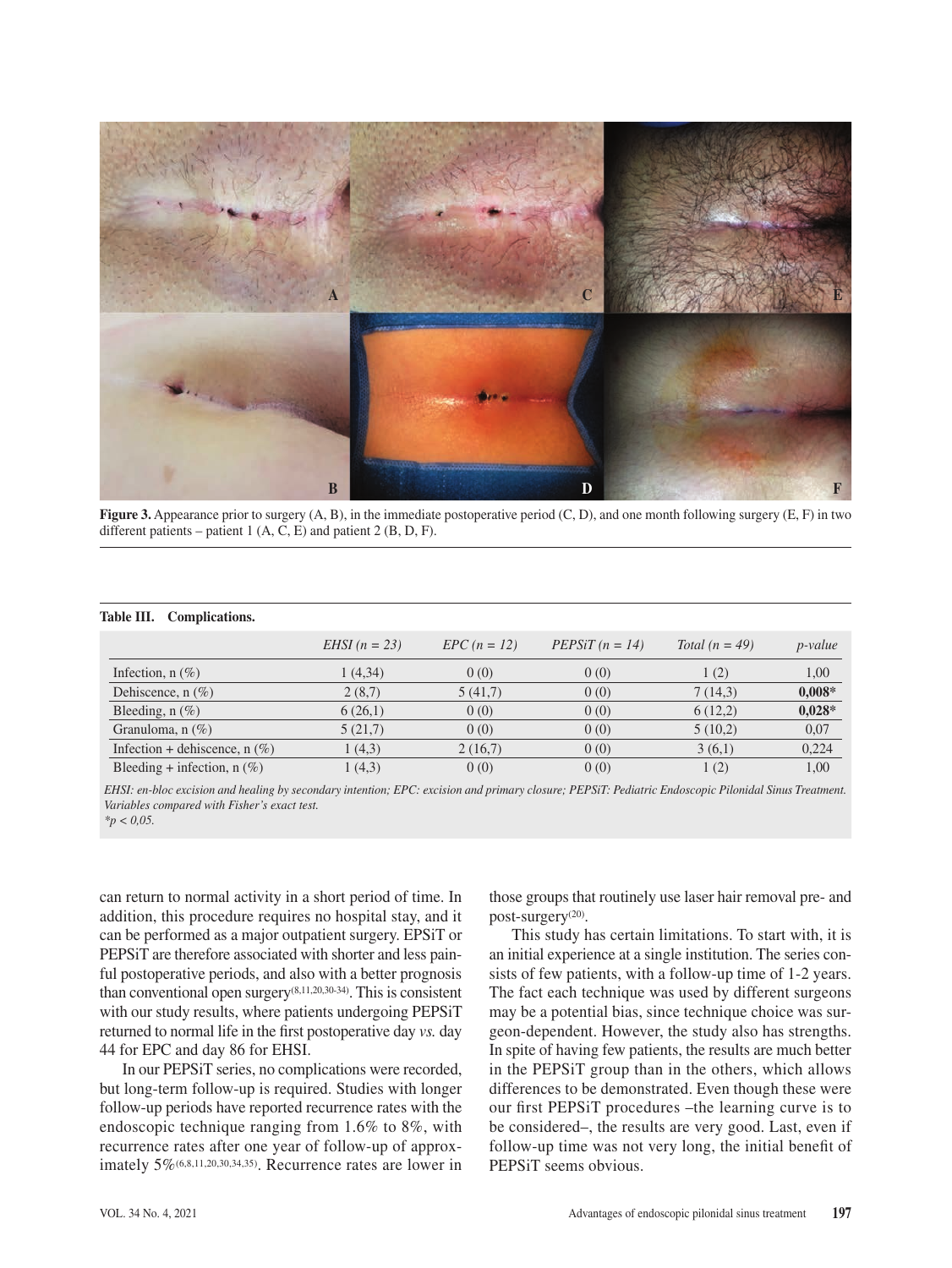Therefore, based on these preliminary results and those found in the literature, we believe PEPSiT is a promising technique for pilonidal sinus treatment in pediatric patients.

In conclusion, endoscopic pilonidal sinus treatment is an effective technique in pediatric and adolescent patients, it involves short postoperative periods, it causes no pain, and care is simple. It also allows for a quick return to normal life without the restrictions involved by conventional open surgery. Studies with a larger sample size and a longer follow-up period are required to confirm these results and establish the real risk of recurrence.

## **REFERENCES**

- 1. Hull TL, Wu J. Pilonidal disease. Surg Clin North Am. 2002; 82: 1169-85.
- 2. Khanna A, Rombeau JL. Pilonidal disease. Clin Colon Rectal Surg. 2011; 24: 46-53.
- 3. Da Silva JH. Pilonidal cyst: Cause and treatment. Dis Colon Rectum. 2000; 43: 1146-56.
- 4. Harlak A, Mentes O, Kilic S, Coskun K, Duman K, Yilmaz F. Sacrococcygeal pilonidal disease: Analysis of previously proposed risk factors. Clinics. 2010; 65(2): 125-31.
- 5. AL-Khamis A, McCallum I, King PM, Bruce J. Healing by primary versus secondary intention after surgical treatment for pilonidal sinus. Cochrane Database Syst Rev. 2010; 2010(1): CD006213.
- 6. Emile SH, Elfeki H, Shalaby M, Sakr A, Giaccaglia V, Sileri P, et al. Endoscopic pilonidal sinus treatment: a systematic review and meta-analysis. Surg Endosc. 2018; 32: 3754-62.
- 7. Allen-Mersh TG. Pilonidal sinus: Finding the right track for treatment. Br J Surg. 1990; 77: 123-32.
- 8. Meinero P, Stazi A, Carbone A, Fasolini F, Regusci L, La Torre M. Endoscopic pilonidal sinus treatment: A prospective multicentre trial. Color Dis. 2016; 18(5): 164-70.
- 9. Pronk AA, Eppink L, Smakman N, Furnee EJB. The effect of hair removal after surgery for sacrococcygeal pilonidal sinus disease: a systematic review of the literature. Tech Coloproctol. 2018; 22: 7-14.
- 10. Tokac M, Dumlu EG, Aydin MS, Yalcin A, Kilic M. Comparison of modified limberg flap and karydakis flap operations in pilonidal sinus surgery: Prospective randomized study. Int Surg. 2015; 100(5): 870-7.
- 11. Tien T, Athem R, Arulampalam T. Outcomes of endoscopic pilonidal sinus treatment (EPSiT): a systematic review. Tech Coloproctol. 2018; 22: 325-31.
- 12. Chintapatla S, Safarani N, Kumar S, Haboubi N. Sacrococcygeal pilonidal sinus: Historical review, pathological insight and surgical options. Tech Coloproctol. 2003; 7: 3-8.
- 13. Bascom J. Pilonidal disease: Long-term results of follicle removal. Dis Colon Rectum. 1983; 26(12): 800-7.
- 14. Bascom J, Bascom T. Failed pilonidal surgery: New paradigm and new operation leading to cures. Arch Surg. 2002; 137(10): 1146-50.
- 15. Kayaalp C, Aydin C. Review of phenol treatment in sacrococcygeal pilonidal disease. Tech Coloproctol. 2009; 13: 189-93.
- 16. Lund J, Tou S, Doleman B, Williams JP. Fibrin glue for pilonidal sinus disease. Cochrane Database Syst Rev. 2017; 1(1): CD011923.
- 17. Halleran DR, Onwuka AJ, Lawrence AE, Fischer BC, Deans KJ, Minneci PC. Laser Hair Depilation in the Treatment of Pilonidal Disease: A Systematic Review. Surg Infect (Larchmt). 2018; 19(6): 566-72.
- 18. Gupta PJ. Radio surgery in pilonidal sinus: A new approach for the old problem. Acta Chir Belg. 2005; 105(2): 183-6.
- 19. Meinero P, Mori L, Gasloli G. Endoscopic pilonidal sinus treatment (E.P.Si.T.). Tech Coloproctol. 2014; 18(4): 389-92.
- 20. Esposito C, Izzo S, Turrà F, Cerulo M, Severino G, Settimi A, et al. Pediatric endoscopic pilonidal sinus treatment, a revolutionary technique to adopt in children with pilonidal sinus fistulas: Our preliminary experience. J Laparoendosc Adv Surg Tech. 2018; 28(3): 359-63.
- 21. Dindo D, Demartines N, Clavien PA. Classification of surgical complications: A new proposal with evaluation in a cohort of 6336 patients and results of a survey. Ann Surg. 2004; 240: 205-13.
- 22. Kronborg O, Christensen K, Zimmermann-Nielsen C. Chronic pilonidal disease: A randomized trial with a complete 3-year follow-up. Br J Surg. 1985; 72: 303-4.
- 23. Rao MM, Zawislak W, Kennedy R, Gilliland R. A prospective randomised study comparing two treatment modalities for chronic pilonidal sinus with a 5-year follow-up. Int J Colorectal Dis. 2010; 25(3): 395-400.
- 24. Fazeli MS, Adel MG, Lebaschi AH. Comparison of outcomes in Z-plasty and delayed healing by secondary intention of the wound after excision of the sacral pilonidal sinus: Results of a randomized, clinical trial. Dis Colon Rectum. 2006; 49(12): 1831-6.
- 25. Doll D, Krueger CM, Schrank S, Dettmann H, Petersen S, Duesel W. Timeline of recurrence after primary and secondary pilonidal sinus surgery. Dis Colon Rectum. 2007; 50(11): 1928- 34.
- 26. Nasr A, Ein SH. A pediatric surgeon's 35-year experience with pilonidal disease in a Canadian children's hospital. Can J Surg. 2011; 54(1): 39-42.
- 27. Bütter A, Hanson M, VanHouwelingen L, Merritt N, Seabrook J. Hair epilation versus surgical excision as primary management of pilonidal disease in the pediatric population. Can J Surg. 2015; 58(3): 209-11.
- 28. Lukish JR, Kindelan T, Marmon LM, Pennington M, Norwood C. Laser epilation is a safe and effective therapy for teenagers with pilonidal disease. J Pediatr Surg. 2009; 44(1): 282-5.
- 29. Meinero P, Mori L. Video-assisted anal fistula treatment (VAAFT): A novel sphincter-saving procedure for treating complex anal fistulas. Tech Coloproctol. 2011; 15(4): 417-22.
- 30. Giarratano G, Toscana C, Shalaby M, Buonomo O, Petrella G, Sileri P. Endoscopic Pilonidal Sinus Treatment: Long-Term Results of a Prospective Series. JSLS J Soc Laparoendosc Surg. 2017; 21(3): e2017.00043.
- 31. Sequeira JB, Coelho A, Marinho AS, Bonet B, Carvalho F, Moreira-Pinto J. Endoscopic pilonidal sinus treatment versus total excision with primary closure for sacrococcygeal pilonidal sinus disease in the pediatric population. J Pediatr Surg. 2018; 53(10): 2003-7.